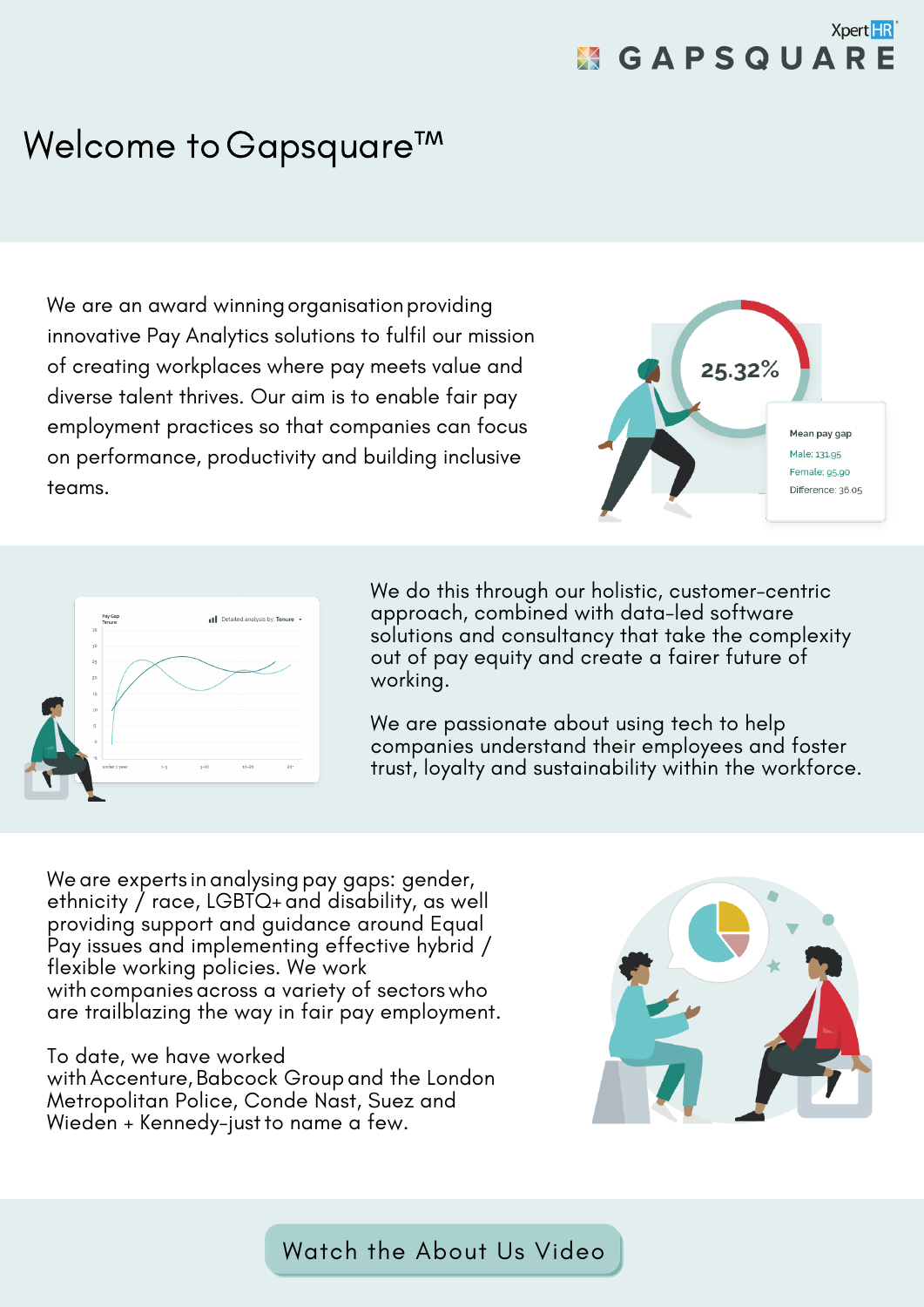# The Benefits of Gapsquare™ Gender Pay Gap

Gapsquare™ Gender Pay Gap helps you stay compliant with legislation, generate easy reports, andfurtheranalyse your gender pay gap.

| Company                             | Quartile                                              | Job Level | Department |           |  |
|-------------------------------------|-------------------------------------------------------|-----------|------------|-----------|--|
| All                                 | All<br>٠                                              | All<br>٠  | All        | ٠         |  |
| Variable                            |                                                       |           |            |           |  |
| Women                               | Pay Gap KPI<br>۰                                      | $\%$      |            |           |  |
|                                     |                                                       |           |            |           |  |
|                                     | Implementing this scenario requires an investment of: |           |            |           |  |
| Current years to reach pay gap KPI: |                                                       |           |            |           |  |
|                                     | Scenario years to reach pay gap KPI:                  |           |            |           |  |
|                                     |                                                       |           |            |           |  |
|                                     |                                                       |           |            | Save KPis |  |
|                                     |                                                       |           |            |           |  |
|                                     |                                                       |           |            |           |  |
|                                     |                                                       |           |            |           |  |



It helps you generate graphs to visualise your data at the touch of a button, all of which are downloadable to help build communication materials surrounding your gender pay gap.

These graphs help picture any problem areas within your organisation that could be bringing up the pay gap.

You can switch between different datapoints to analyse your gender pay gap from multiple lenses at the touch of a button. Graphs and insights will automatically appear and are catered to your organisation's data.

For example, we use regression models to show how salaries change over the course of employee tenure. Different types of data will generate different insights, which you can easily access.Graphs are also generated for custom labels, so you can analyse as many datapoints as you'd like.